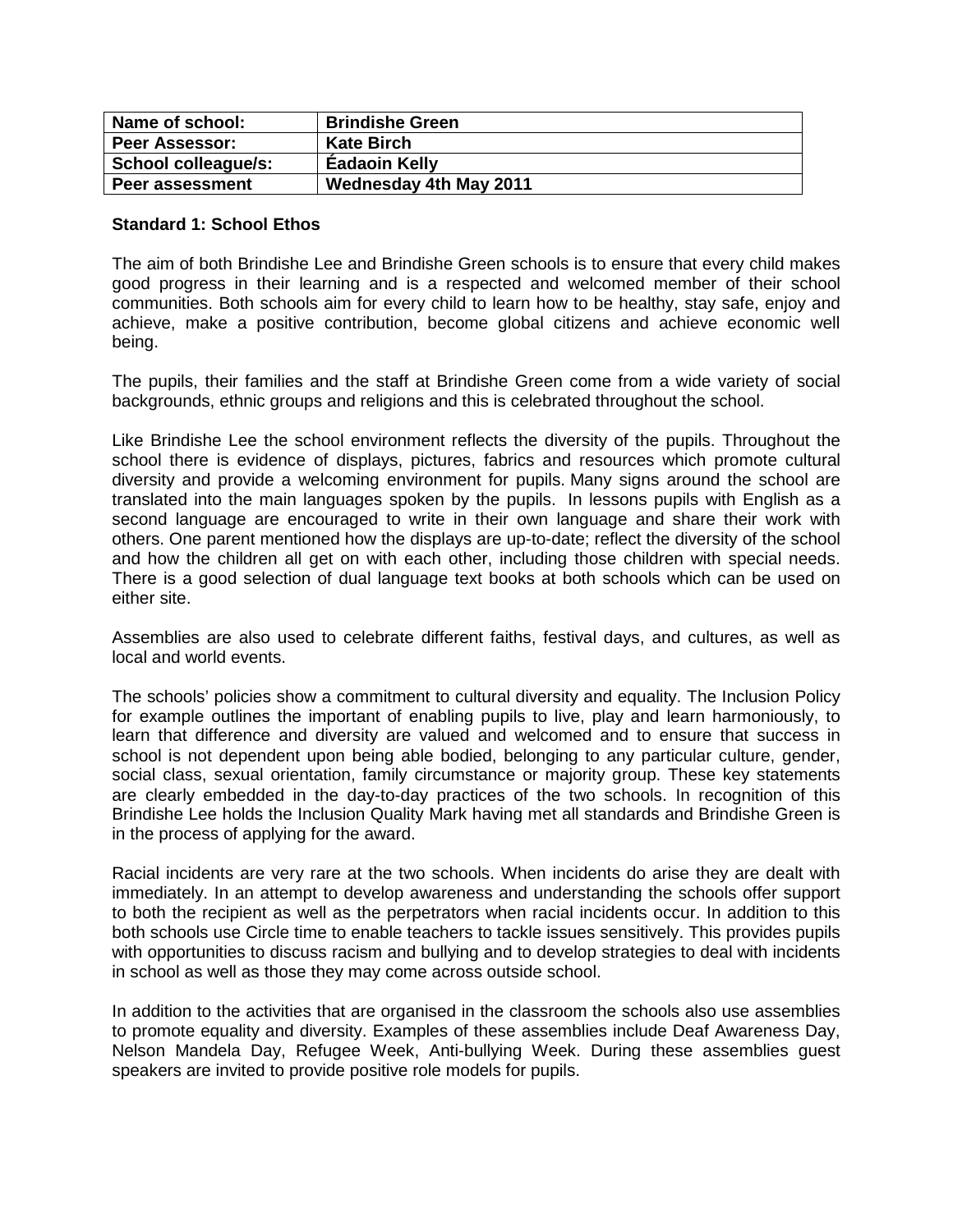In KS2 selected pupils are given the opportunity to be playtime buddies. The buddies are given training to help solve conflicts and to support children in play activities. A pupil from Brindishe Green said "Buddies help children to play together. If children are not playing with anyone the buddies find other children for them to play with. The buddies help to resolve problems and are trained to make up games for children to play together".

# **Standard 2: Achievement**

Brindishe Green has been recognised by the Department of Education as one of the top 100 most improved schools in the country for the past two years and our current assessments show continued improvement across the school.

In KS2 progress is outstanding at over 2.5 levels in all 4 years. In 2010 progress was extremely high in Reading with pupils progressing by over 2 sub-levels above the expected 2 levels and this was similar in Maths.

The pupils at Brindishe Green make excellent progress from KS1 to KS2 as shown in the Contextual Value added (CVA) indicator which is 102.5 (2010). The CVA indicator in 2009 was 100.8 which indicates excellent progress made by pupils throughout the school.

Brindishe Green has a large percentage of pupils from minority ethnic groups and a large proportion of pupils who speak English as an additional language. However, the progress for all significant groups across the school is good.

At Brindishe Green there is a very robust process in place to analyse achievement data and this process involves staff, senior leaders, governors and external advisors. Every term assessment data is analysed by ethnicity, gender, FSM, SEN, G&T and EAL. The results of the analysis are shared with all staff and governors, any gaps in attainment are identified and if appropriate team leaders plan intervention. The Inclusion team also meet with teachers to help reduce any identified gaps and offer interventions and extra support for selected pupils. The impact of the school's ability to analyse its data is evident in the high levels of sustained progress the school has made over the past three years.

# **Standard 3: Curriculum**

Brindishe Lee and Brindishe Green are committed to helping all pupils develop a sense of personal and cultural identity and this has been summed up in the schools' Policy for Learning "We learn best when we feel a sense of belonging and inclusion". All the curriculum areas are underpinned by the Learning, Inclusion, Assessment, Positive relationships and behaviour, Safeguarding and Health and Safety policies and all of these policies demonstrate the school's commitment to promoting cultural diversity and equality.

Across all subject areas and in the different key stages Brindishe Green demonstrates the teaching of cultural diversity and equality within their curriculum. Where possible, opportunities to explore cultural diversity and equality are built into curriculum planning. The themes to be covered are flexible to allow for the inclusion of special events, festivals, and opportunities that are relevant to individual or groups of children. One pupil said that learning about different cultures helps you to understand about different people in the world and if we understand things we can stop people making jokes that might hurt other people.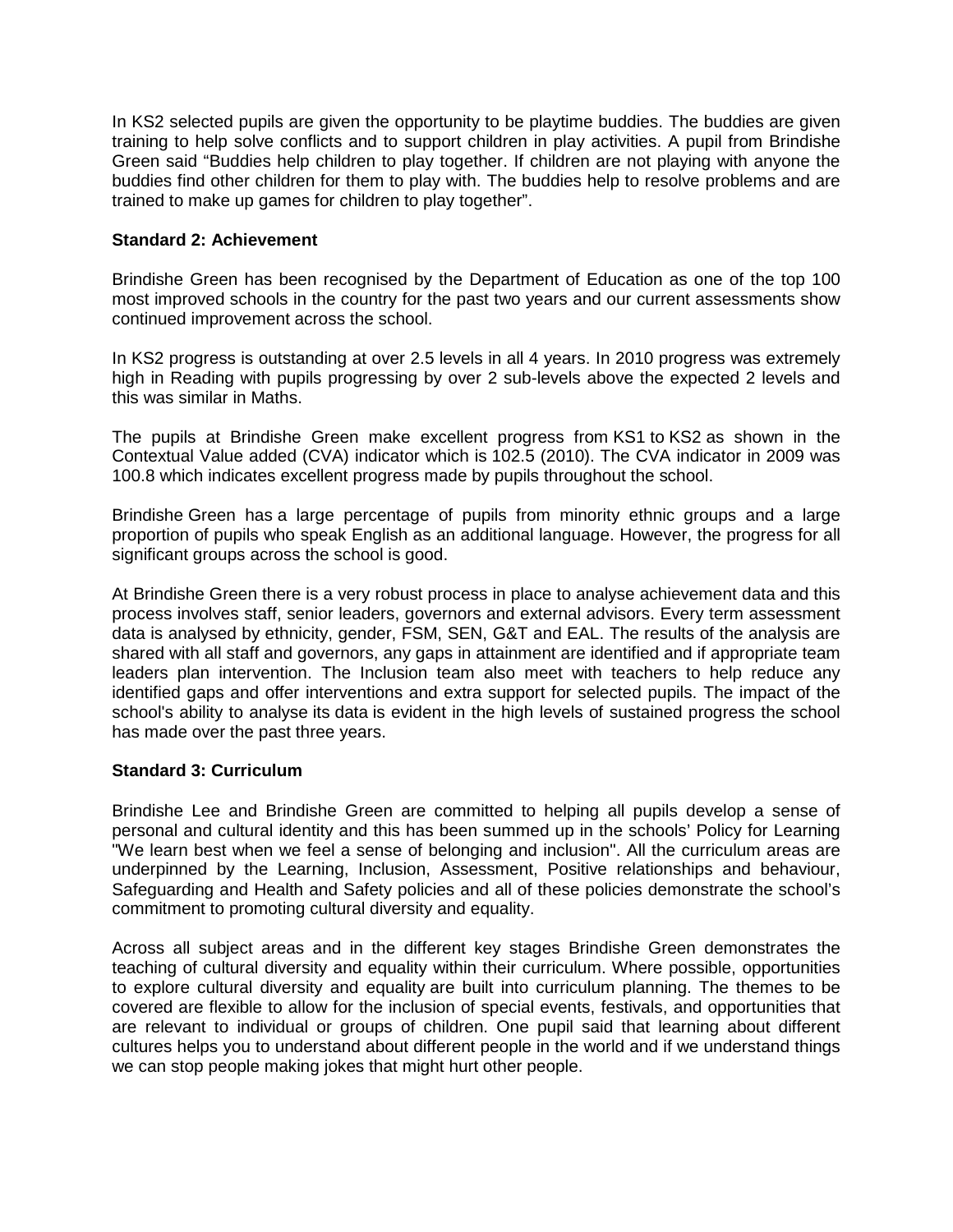Excellent examples of the teaching of cultural diversity can be seen in the Foundation Stage where pupils investigate patterns from different cultures using fabrics and textiles such as Indian and African textiles and Islamic patterning. In Year 2 pupils work on the topic entitled 'Myself and my family/our community', where they talk about themselves and their family and share cultural traditions. In Year 6 pupils investigate costume and headwear from different cultures, celebrations and carnivals.

In literacy a large range of text books, stories, story bags, puppets, visual stimulus, DVDs, plays etc representing different countries, cultures, societies and languages are available for use within the classroom and used in all year groups as part of the literacy curriculum.

Like Brindishe Lee the school's pastoral curriculum also addresses and promotes cultural diversity and equality. Through citizenship projects pupils are given the opportunity to explore their own cultural identity, whilst developing inclusive values such as acceptance of and respect for others. An excellent example of this can be seen in Year 5 where children focus on the topic 'Changes'. The aim of this topic is to identify and respect the differences and similarities between people.

## **Standard 4: Parental/carers involvement and community role**

The schools' commitment to cultural diversity is clear to parents and carers and this is communicated in a variety of ways and in particular through the school website and prospectus. The values section of the school website and the prospectus clearly state the schools' positive view of cultural diversity and equality. There is a language selector available on the website to ensure that it is accessible to non-English speakers and the prospectus can either be downloaded from the school site or picked up from either of the two schools. The schools' newsletters are also used to communicate the commitment to cultural diversity.

In addition to formal interpreters the Brindishe Green can also call on the Young Interpreters group. This group comprises pupils of all ages, who are fluent in one or more languages and who are able and willing to act as interpreters. All pupils in the Interpreters group have received training to specifically support new EAL pupils from both schools. They are also available to support parents and carers when needed in both schools.

Brindishe Green regularly invites parents, carers and the local community to whole school events. Examples of events that reflect the cultural diversity if the school include an International Evening, Bring a Parent Carer to school day, Family Picnic, Winter Warmer, Christmas Performances and Nativity. One parent said "the international events bring all the parents together and give us the opportunity to share our cultures".

Both Brindishe Lee and Brindishe Green are jointly involved in Sing-Up. This is an organisation which promotes singing around the country. Both schools use the Sing-Up website regularly for whole-class singing sessions and weekly singing assemblies. As part of the Sing-Up pupils learn to sing songs from all over the world and in different languages. Children in each school sing to each other and together through Skype link ups and interschool visits.

Parents are constantly encouraged to volunteer at the school and share their skills. The newsletter and website is used to advertise voluntary positions and the school provides training to parents in numeracy and becoming a training partner.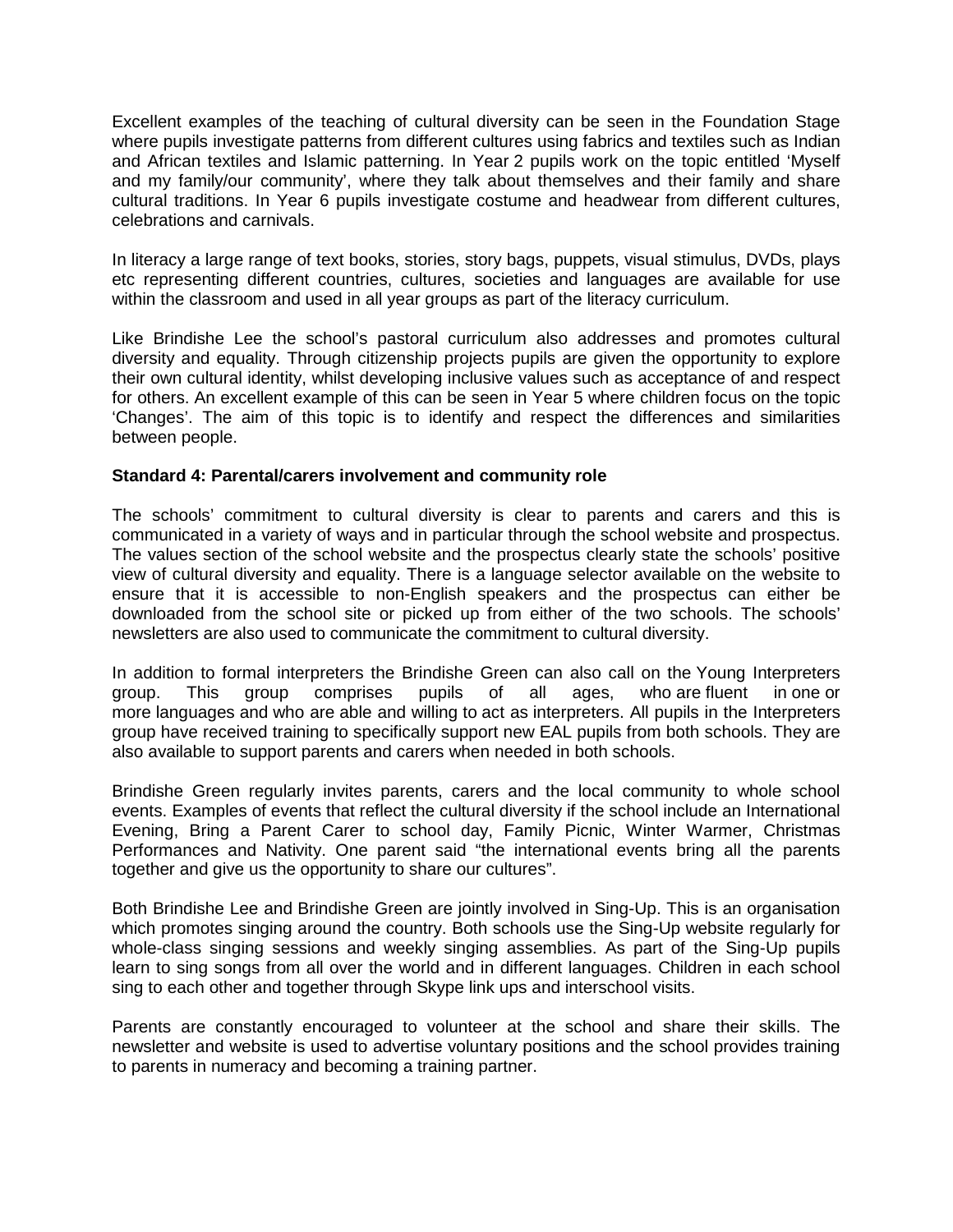## **Standard 5: Staff and governors**

All teaching and non-teaching staff at both schools have cultural diversity and equality training on an annual basis. For example, the redrafted Inclusion policy was discussed and reviewed at a whole-school staff meeting in April 2010.

In 2010 all staff from both schools attended an INSET day based on UNICEF's Rights Respecting Schools. As part of this all members of staff were involved discussing the UNCRC and took the first step to become a 'Rights Respecting' school. Since then, staff have been working towards promoting, discussing and developing children's rights and responsibilities within their classrooms. Both schools are also promoting the use of appropriate 'rights and responsibilities' language across the school.

The governing body has evolved with the federation and both have now become one body overseeing the two schools. The Governors at both schools have also received training in cultural diversity and equality training and several of the governors have attended the recent Equalities training. Other courses attended by the governors include Disability and Discrimination, Gender Equality, Performance Management, Community Cohesion, Extended Services, Promoting Equality and Tackling Discrimination, School inset days and all governors attend induction training.

All new staff at the school are allocated a mentor who guides them through their first few months at Brindishe. Staff are always informed of the school equalities policies. When asked about Brindishe Green, a new member of staff said "the cultural diversity is not just embedded in the school policies and practices but is also instilled into the children's behaviour towards each other. Children have a real interest in learning about and being aware of different cultures".

# **Standard 6: Specific projects and/or innovations**

Both schools in the federation are constantly looking for ways to develop projects that enrich the curriculum, promote cultural diversity, developing community links as well as developing links between the two schools. Projects that have involved the two schools include a community choir, joint after school clubs and teams, joint participation in concerts, dance projects and creative partnerships. Although the two schools have very different cultural and ethnic communities the federation has widened the opportunities to celebrate diversity.

Both schools are developing projects with schools in South Africa and have hosted representatives from these schools. The schools have begun to share information and ideas and are about to embark on a joint project between the two Brindishe schools and two schools in South Africa. In addition to this both schools annually fundraise for global communities in need. Examples of charities that the schools donate to include: Oxfam, Unwrapped, UNICEF 'Inspired Gifts' and 'Red Nose Day'. The schools also send books and equipment to a nominated school in Africa.

Brindishe Green and Brindishe Lee regularly take part in projects, links and exchanges with other schools in the local community. Examples of these include a dance showcases, sharing dance, drama and music performances i.e. St. Matthews Academy and John Ball School, sports events through the school sports partnership, hosting Young Leaders from local Secondary schools, arts projects with Trinity Secondary School, maths, music and dance projects with schools and an Opera project with Blackheath Concert Halls.